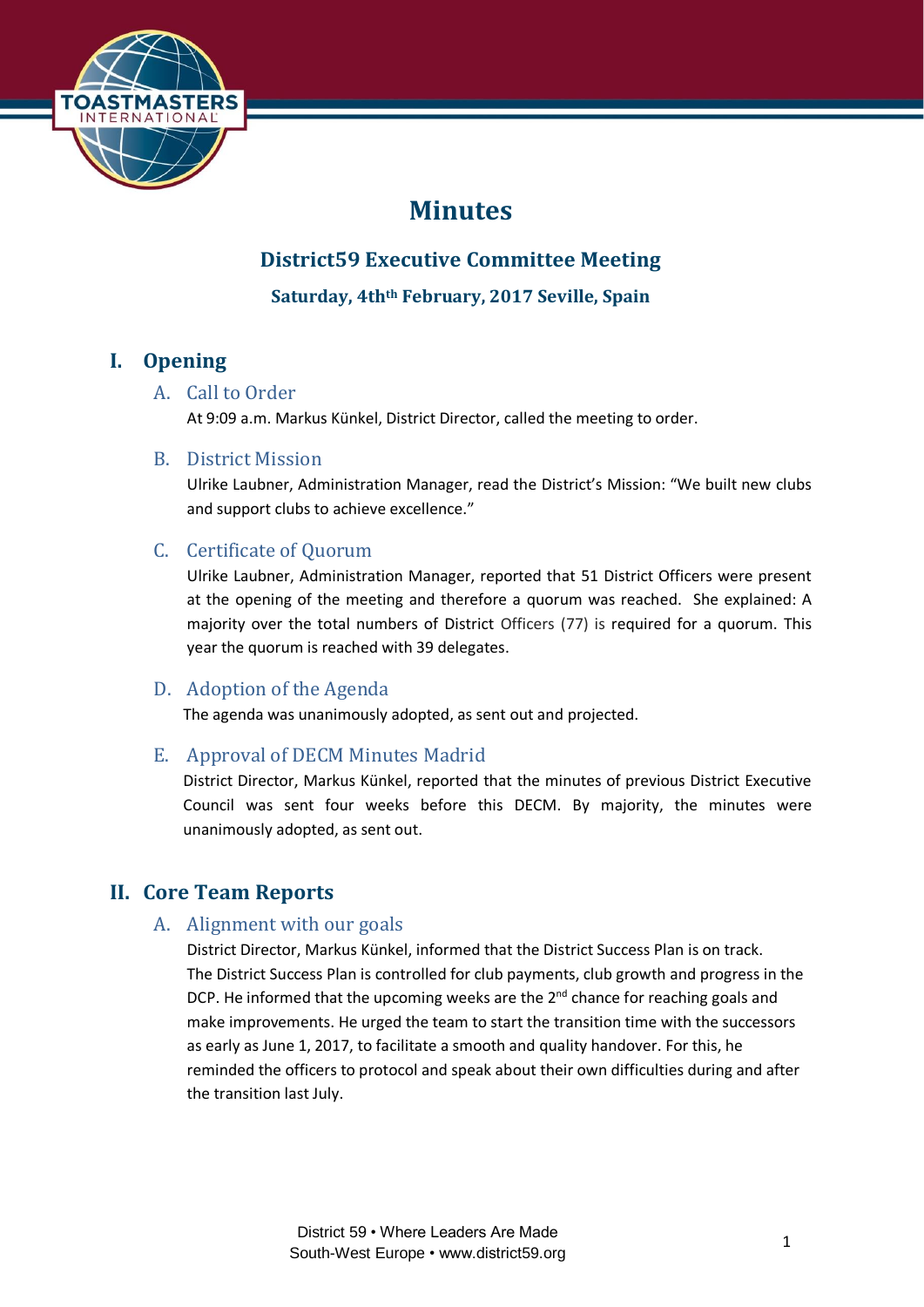## B. Program Quality Report

Ana-Isabel Ferreira, Program Quality Director, informed about the educational awards of each division. 115 distinguished clubs are needed to meet our District goal. At this point of time 84 clubs have already reached distinguished or a higher level.

The Program Quality Network had been introduced to share the knowledge around the District. A representative of each country is meeting with the PQD monthly. The knowledge is gathered, stored, and shared with the District officer team.

The so-called "guides" for implementing the Pathways Program will be searched for from 15<sup>th</sup> April onwards.

## C. Club Growth Report

Nelson Emilio, Club Growth Director, informed about three strategic areas. 1. Club retention: Weak clubs were reduced from 21 to 12. There are many members not in good standing.

2. Corporate Clubs: 62 corporate clubs (6 new ones).

3. New clubs: 15 new clubs have chartered and there are +40 prospective Clubs. D59 club growth has exceeded the aims in terms of club members and new clubs for this time of the year (January).

In addition to the support material shown, there will be webinars in February and March on "Supporting a Corporate Club" and "How to charter a club".

# D. Public Relations Report

Francesco Fedele, Public Relation Manager, informed the team about the updates of the D59 website, Facebook marketing and more marketing activities. The live streaming of the D59 Fall Conference in Madrid had had about 1000 views after the conference. The first trial was very successful due to its visibility and it will be done again in Spring Conference.

#### E. Finance Report and Q&A

Zukhra Abdumalikova, Finance Manager, handed out the Profit/Loss as of 31. December 2016, a copy of the district budget draft with the area and division directors' expenditures.

The status of the District budget is very positive. This is due in the first place to higher revenue due to increased memberships, secondly to the low rate of requests for reimbursements, and thirdly to money that has not been spent yet. It was urged to invest the money as budgeted and to ask for reimbursements.

## F. IT Strategy & Q&A

Bill Monsour, newly appointed IT-Manager, presented the IT Strategy. He promoted Easy-Speak (ES) to use it also for registration for Area, Division, and District Conferences. ES is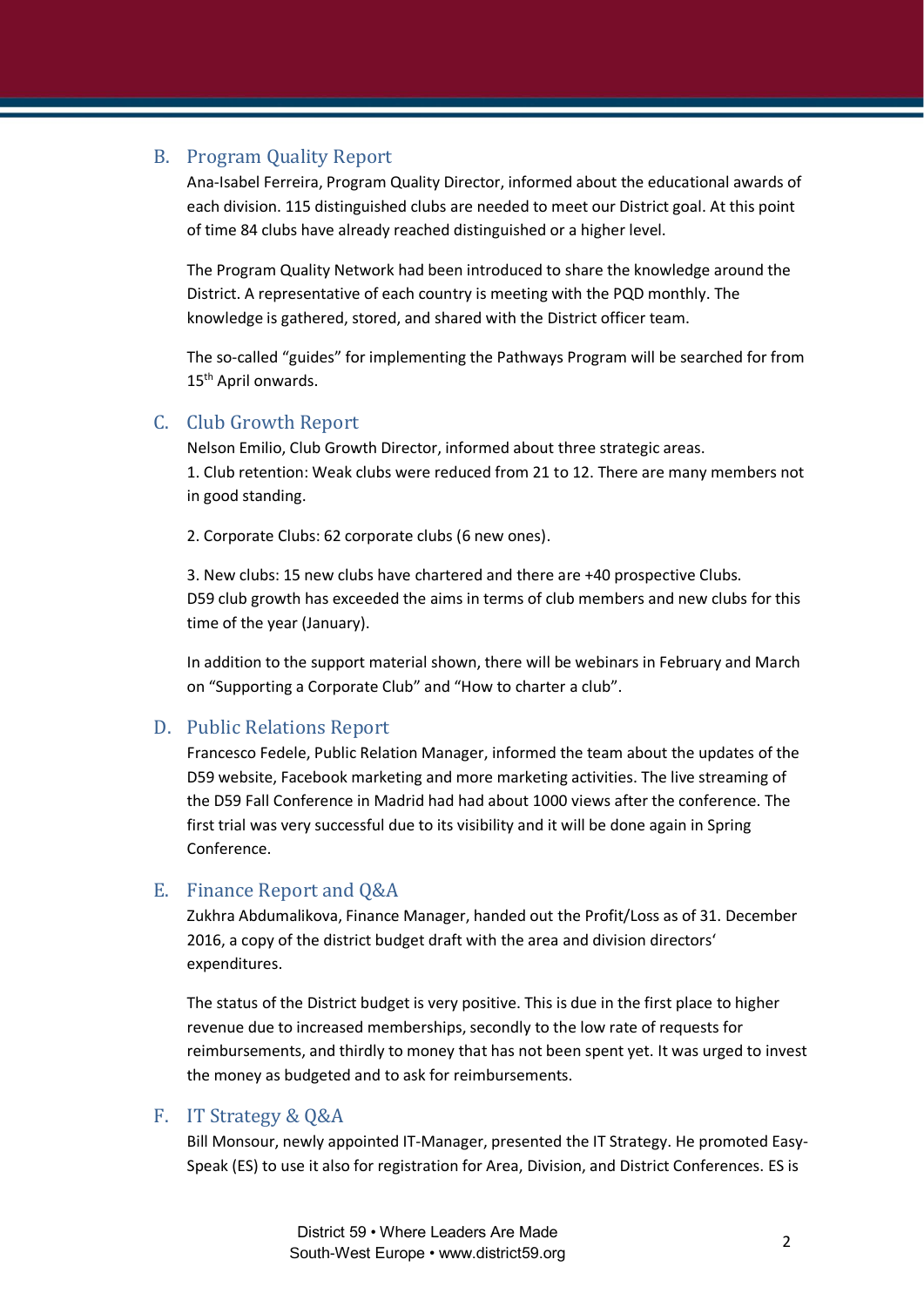also one of the columns of District Success. Technical support and safety check is integrated in ES, such as e. g. spam control, hacking etc. He informed about the different facilities that are incorporated in ES for facilitating district business.

At the end of 2017, Pathways will be introduced in D59 and will change the DCP. D59 will stay with ES service for another two years. However, a new strategy needs to be identified with the introduction of Pathways.

# **III. Division Activities**

## Division Success Plans

Division Success Plans were presented according to the agenda, in a non-alphabetical order, "to see what the neighbour does", as Markus Künkel explained. Any change to the initial presenter is marked below with an\*. The reports contained information from  $1<sup>st</sup>$  July till today in terms of membership growth, club building, DCP, best practices, setbacks, and motivation of members to attend the  $2^{nd}$  COT:

- Division A- France, presented by Uta Bunde
- Division F- France, presented by Wilfried Rouquet
- Division B- Belgium\*, presented by Em Ajogbe (Area Director B1)
- Division C- Netherlands, presented by Chantale Evertsz
- Division D- Portugal, presented by Barbara Piedade
- Division H- Spain\*, presented by Cristina Juesas (Area Director H)
- Division L- Portugal, presented by Norberto Amaral
- Division M- Portugal, presented by Gustavo Amaro
- Division K- Spain, presented by Emilia Fossati
- Division J- Switzerland, presented by Pavel Savitch
- Division I- Switzerland, presented by Nina Carrasco
- Division E- Switzerland, presented by Angela Saxby Robbins
- Division G- Italy, presented by Francesca Gammicchia

Gustavo Amaro, Division M Director, moved to approve the Division Reports as presented and it was seconded. The motion was carried by majority.

# **IV. Current District Business**

#### A. Alignment Committee Report

Alignment Committee Chair, Sara Magalhães, informed that the spilt of Division C due to 8 areas with 37 clubs was under investigation and would be suggested for implementation in Winterthur.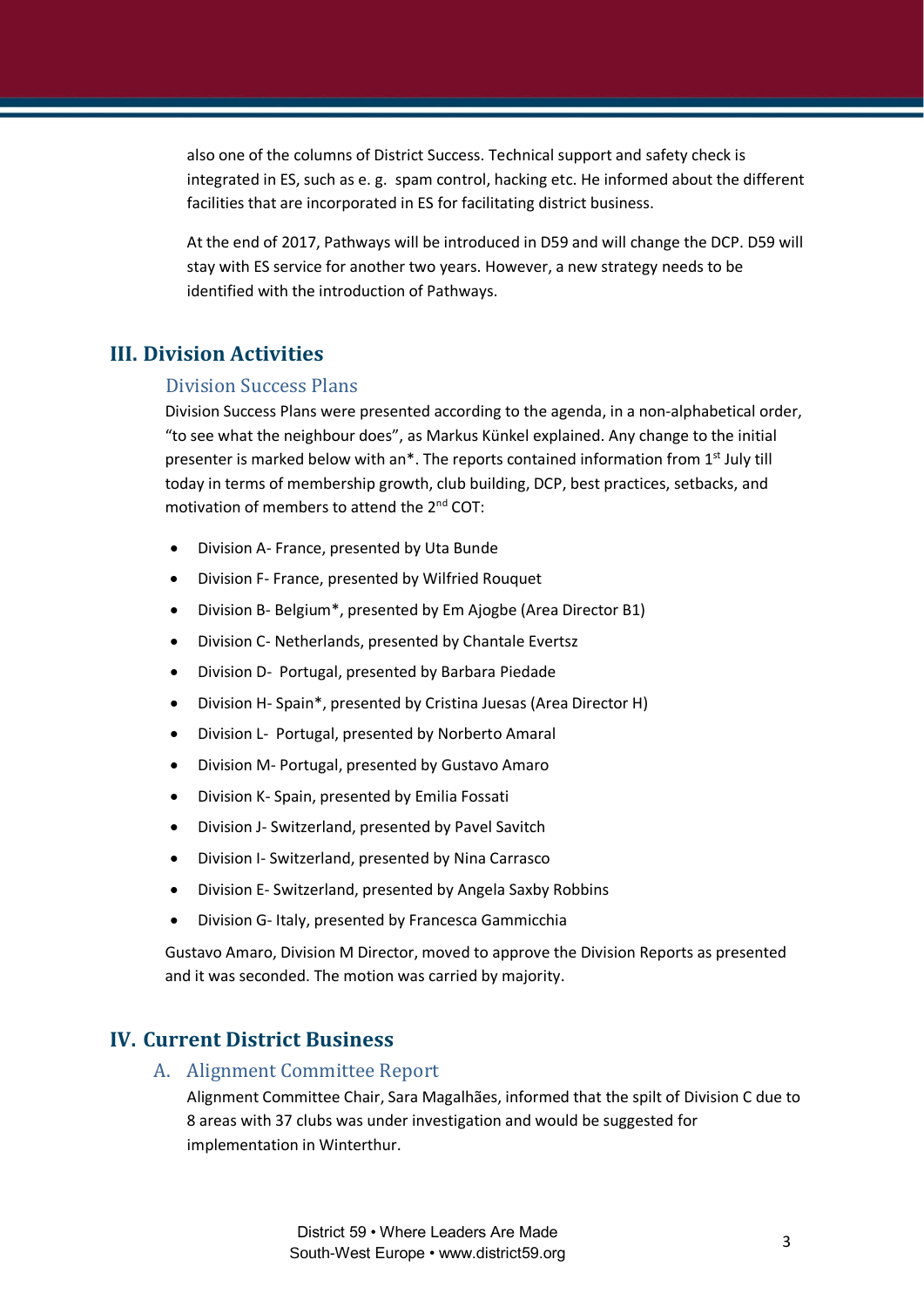## B. Leadership Committee Report

District Leadership Committee Chair, Marike Dijksterhuis, informed that 83 positions are needed for the next year District Officer team. She mentioned again the Protocol 9.0, with special emphasis on article 7 - Candidate Endorsements, i.e., DEC members shall not take any action to endorse or officially support any officer candidate. All postions would be covered easily, as there were more applications than positions available.

# C. Spring Conference Winterthur

Conference Chair, Ulrike Laubner, informed on the actual status of District 59 Spring Conference in Winterthur, Switzerland, which was very well in line.

## D. Fall 2017 Conference Milano (Italy)

Eri Tafa, chair of next Fall D59 conference, presented the main information on the team, venue, budget, and pricing. The date is 24-26<sup>th</sup> November, 2017. The Early Bird will start at the Spring D59 Conference in Winterthur.

#### **Motion:**

Marike Dijksterhuis, IPPD, moved to approve the Fall District 59 Conference 2017 in Milano, Italy, this was seconded. The proposal will be shared with DC members to be voted on electronically before the D59 Spring Conference in Winterthur. The motion was carried unanimously.

# E. Joint Spring Conference (D59/95)

#### **Motion:**

Nelson Emilio, CGD, raised the motion to approve the Joint D59/95 Spring Conference in Athens, Greece, the motion was seconded.

- Metaxia Kritsidima, Area Director J5, informed that it is an opportunity to explore a country at the boarder of the district: fun, excitement, hospitality and at low costs.

- Chantal Evertsz, Division C Director, raised a Point of Information: What happens if this motion does not pass? Markus Künkel answered that the process has to start from the scratch with the other candidate cities.

- Pascal Vilarem, Area Director A3, raised a point of information "What can we do to be chosen to be the host for the conference?". Nelson Emilio, Club Growth Director, answered that all teams will receive feedback since all proposals were interesting enough to be a host for future conferences.

- Emilia Fossati, Division K Director raised the motion to extend the debate for 10 minutes and it was second. The motion was carried by majority.

- Dermot Murphy, Area Director B6, made an amendment to the motion to change the place from "Athens" to "Brussels", which was seconded.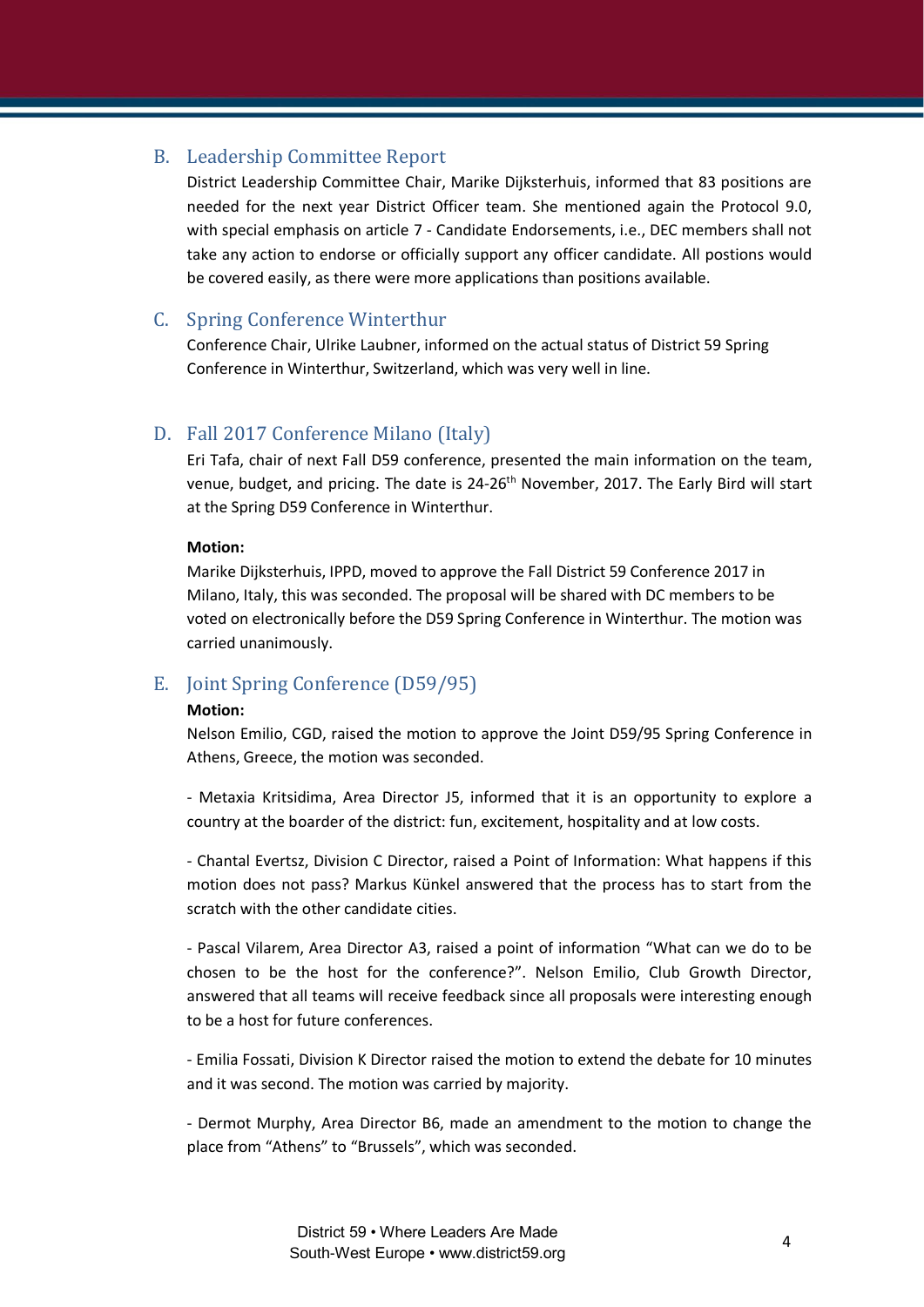- Pascal Vilarem, Area Director A3, raised a point of information asking to show figures on what the decision was based on. Nelson Emilio, Club Growth Director, raised the motion to postpone the vote for this motion to get a summary of each proposal until 16.00. This was seconded. In favour: 31; against: 14; abstentions: 7: The motion was carried.

#### F. Current business with TMI

District Director, Markus Künkel, informed that there were no further activities visible with respect to TMI on the Agora Organisation.

He also pointed out the difficulties with the TMI Homepage and the unlucky process with the District Store during the Fall Conference in Madrid.

## **V. New Business**

District Director, Markus Künkel, stated that there could be more Joint conferences organized, if the Joint Conference in Spring 2018 will be a success.

A new committee with the Ana-Isabel Ferreira as committee chair will evaluate possibilities to fill the gap introduced by the Board of Directors with respect to the fall conferences, will must not be held anymore from fall 2018 onwards.

- Norberto Amaral, Division L Director, made a point of information: He recommended that contestants should not pay the full package ticket for contest, but only Early Bird.

- Bill Monsour, District59 IT Manager raised a point of information about the existence of a District59 store at the District 59 Spring Conference in Winterthur. District Director, Markus Künkel, answered that there will be no District Store and that a district store will be implemented if somebody outside of the District Core team would organise it.

- Pascal Vilarem, Area Director A3, raised a point of information to know if members who made the proposals for future conferences might get more information of other proposals to improve them. There will be written feedback given to each proposal team upon request to Markus Künkel till 1<sup>st</sup> of April.

Nelson Emilio, Club Growth Director, moved the close the new business discussion, which was seconded. The motion was carried by majority.

#### **VI. Adjournment**

Markus Künkel, District Director, informed about the DECM in Winterthur taking place on Friday, 12<sup>th</sup> February.

Markus Künkel, District Director, then adjourned this meeting at 13:09 pm.